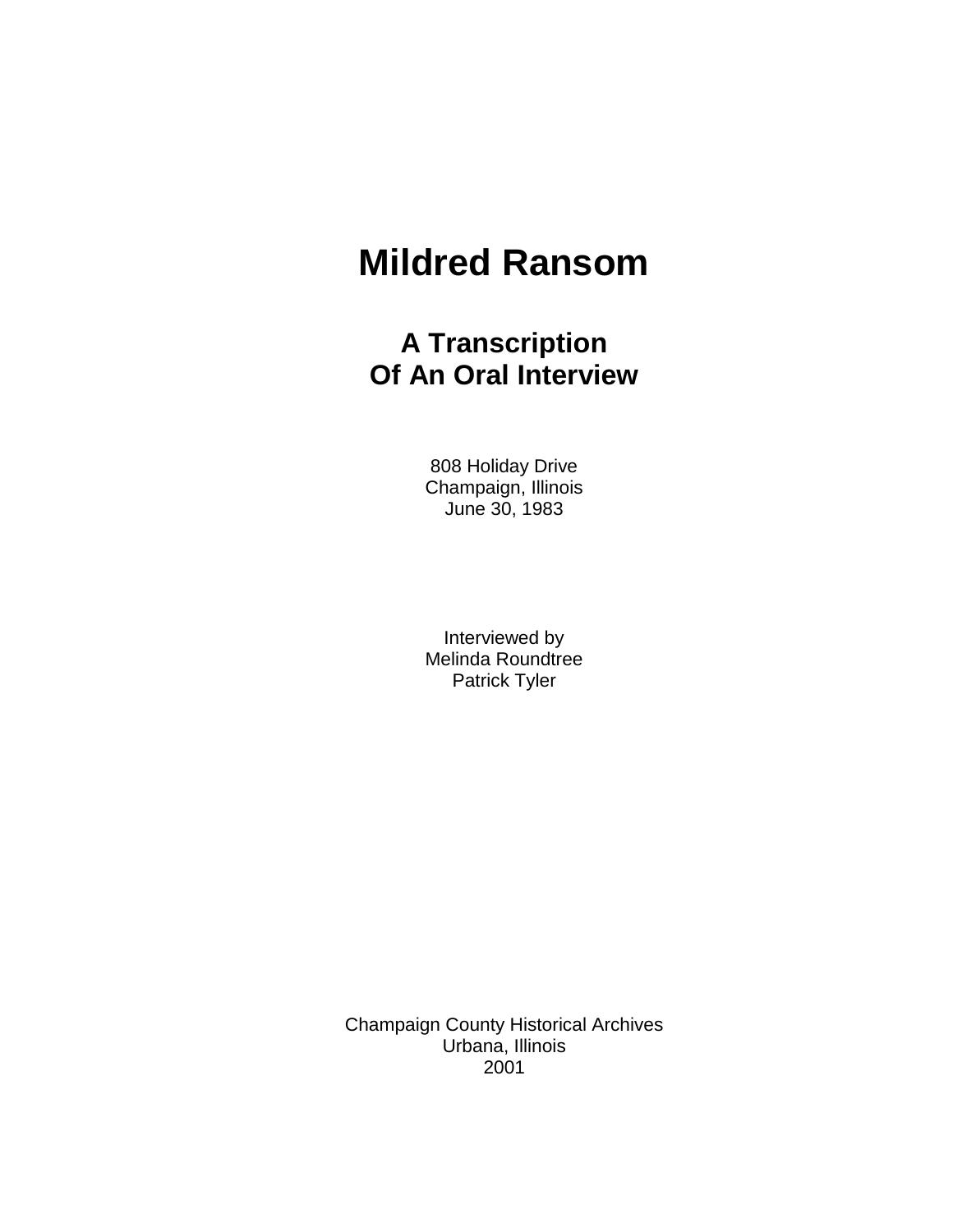## **Introduction**

This is an interview with Mrs. Mildred Ransom, the present principal of the Yankee Ridge Elementary School in Urbana. She was principal of the Webber Elementary School before its closing in 1980. Mrs. Ransom has been a psychologist for the Urbana School District for several years. She's been in the Champaign area since 1961. Mrs. Ransom was born in Chicago on June 20, 1937.

This interview is being conducted on June 30, 1983, in the home of Mrs. Ransom, located at 808 Holiday Drive, Champaign. The interviewers are Patrick Tyler and Melinda Roundtree, representing the Urbana Free Library Archives Department.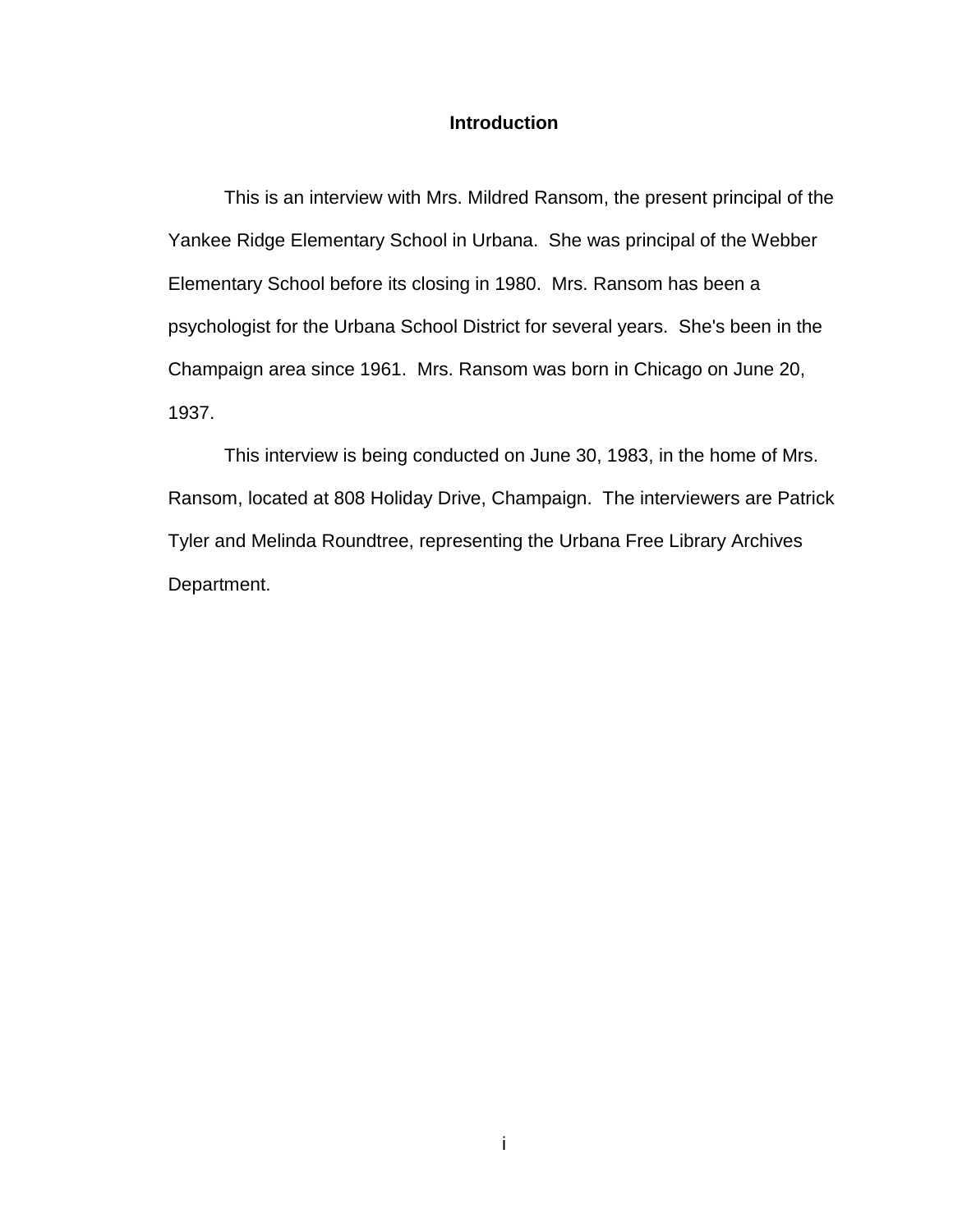Tyler: Mrs. Ransom, our first question we would like to ask you is about your early life. Could you give us some information about, you know, your childhood, you know, about where you was raised, about your parents?

Ransom: How far back do you want me to go?

Tyler: As far as back to your birth, where you was born and about your childhood experiences.

Ransom: Okay, I was born in Chicago, Illinois. My mother was born in Chicago. My father was born in Louisiana, but he left there when he was about two and he moved to Chicago with all of his sisters and brothers. And I was born at home, and so was my younger sister, which is unusual for Chicago, but my mother didn't want to go to a hospital. She didn't want her babies mixed up on her, so we were both born at home, and this is around  $59<sup>th</sup>$  and State Street in Chicago.

We stayed there and then we were one of the first occupants to move into a housing project in Chicago. It's the Ida B. Wells. And heretofore they had not had housing projects, and we really, really enjoyed living there. Kids were everywhere – we just had a ball. We would wake up in the morning playing and go to bed playing.

When we were about, I think I was about 12 or 13 years old, we moved to Idlewild, Michigan, which is a black community up in Michigan. It's way up in the woods hidden. I think that maybe in the wintertime there're about 900 people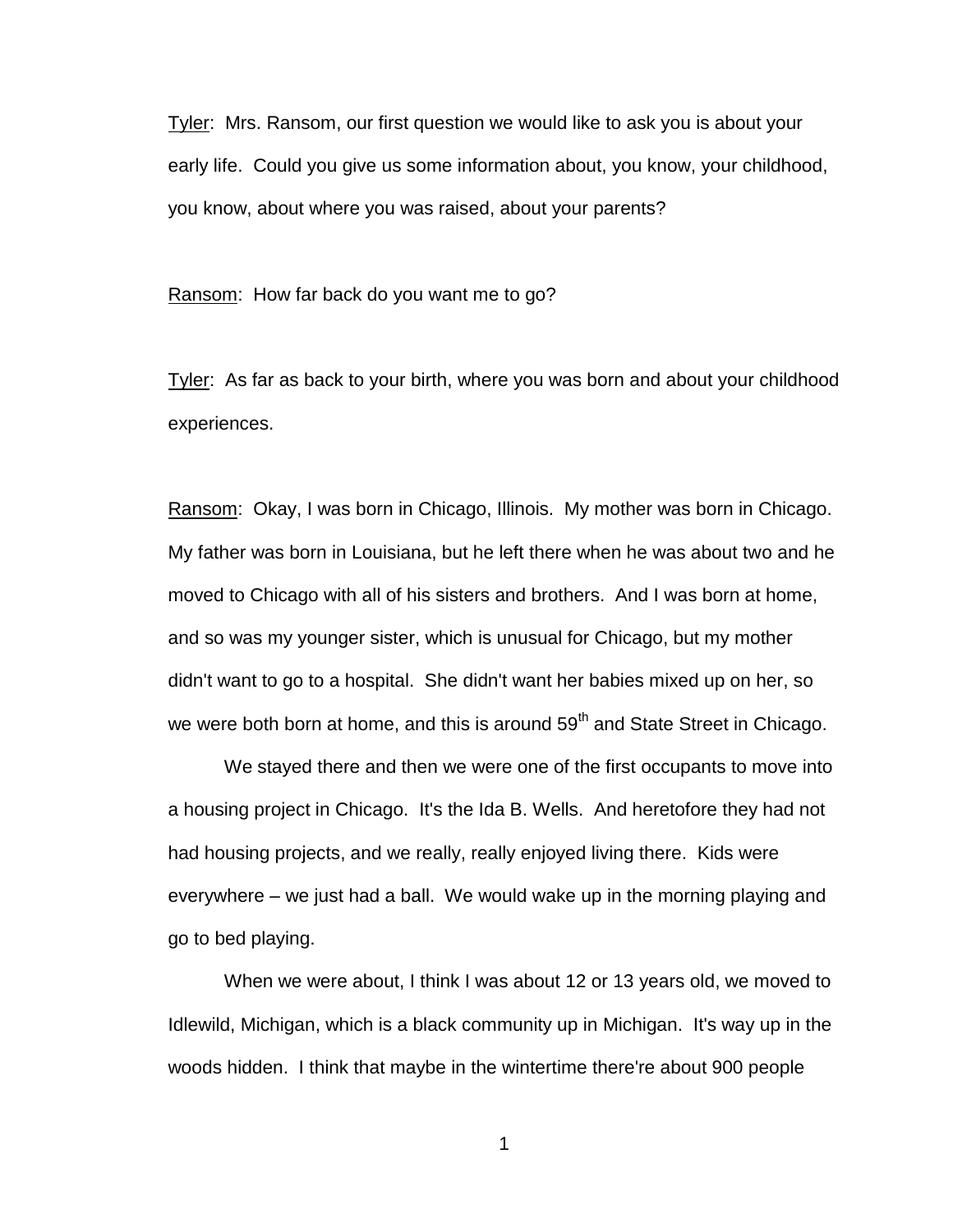living there, in Idlewild itself no more than 200 or 300 people. And I don't know how much you know about Idlewild, but it used to be a famous black resort. It's not anymore because of integration, but anyway when I was growing up, it was a famous black resort. And I got used to living in the woods. It was very different from living in Chicago with streetlights, you know, and going up to the woods where they have outhouses and no electricity, and it was very different.

Anyway, I spent, oh, four or five years up there, and graduated from high school. Twenty-one kids were in my high school class. I was valedictorian, the first time a black had ever been valedictorian. And, of course, there was a little trouble about that, but I had one teacher who said, "It will be." And I don't know what happened, you know, how it is when teachers go behind closed doors. Anyway it worked out.

And then I had a scholarship to Western Michigan University, but I didn't want to go. I thought it was too big, so I went to Grand Rapids Junior College, and from there I went to Eastern Michigan. And after that I taught a few years, then came to Champaign-Urbana, met my husband, got married. And we've been here ever since.

Tyler: What year did you come to Champaign?

Ransom: I came here in 1961.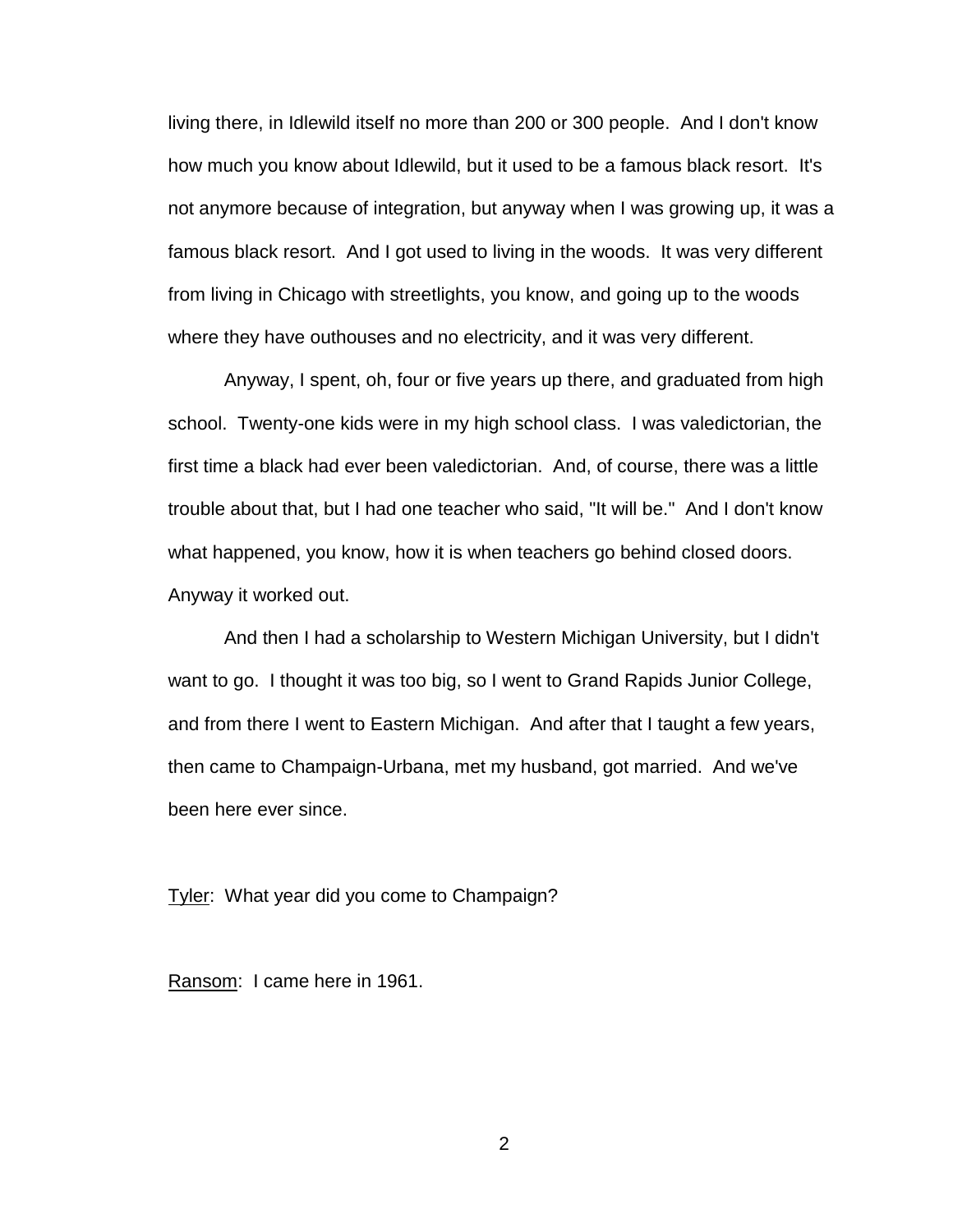Tyler: And you met your husband, \_\_\_\_\_\_?

Ransom: Yes, I met him about three weeks after I got here. No, I'm sorry, one week after I got here. I came down here not knowing one soul. I had worked on this job, it's a research job in Michigan, and the director was a psychologist. And he said, "Millie, you've got to go down to the University of Illinois. I have this friend down there who is on the staff and you just, you have to go to graduate school." And I thought, okay, I didn't have anything else to do.

Detroit was great, I was living in Detroit then having a ball, partying all the time, but I said okay. So, I drove down here, and I had no idea it was so far down here. And I came down here not knowing a soul, and I met Myrtle Moreland. I don't know if you've heard of the Moreland family, but she was the secretary at one of the schools, and at the Board of Education.

I also met, I can't think of his name, but he, the Urban League Director in Grand Rapids directed me to this man down here. He's Dave. . . I can't think of Dave's last name. Anyway, I didn't have a place to stay, and so I went over to meet this old fellow and he was so gracious and so kind and he told me a lot about Champaign-Urbana. He told me that I would have a lot of difficulty finding a place to stay. I met Myrtle Mooreland, and she told me the same thing, but I didn't believe them. Go ahead.

Tyler: Why did they say that you would have a lot of difficulty of finding a place to stay?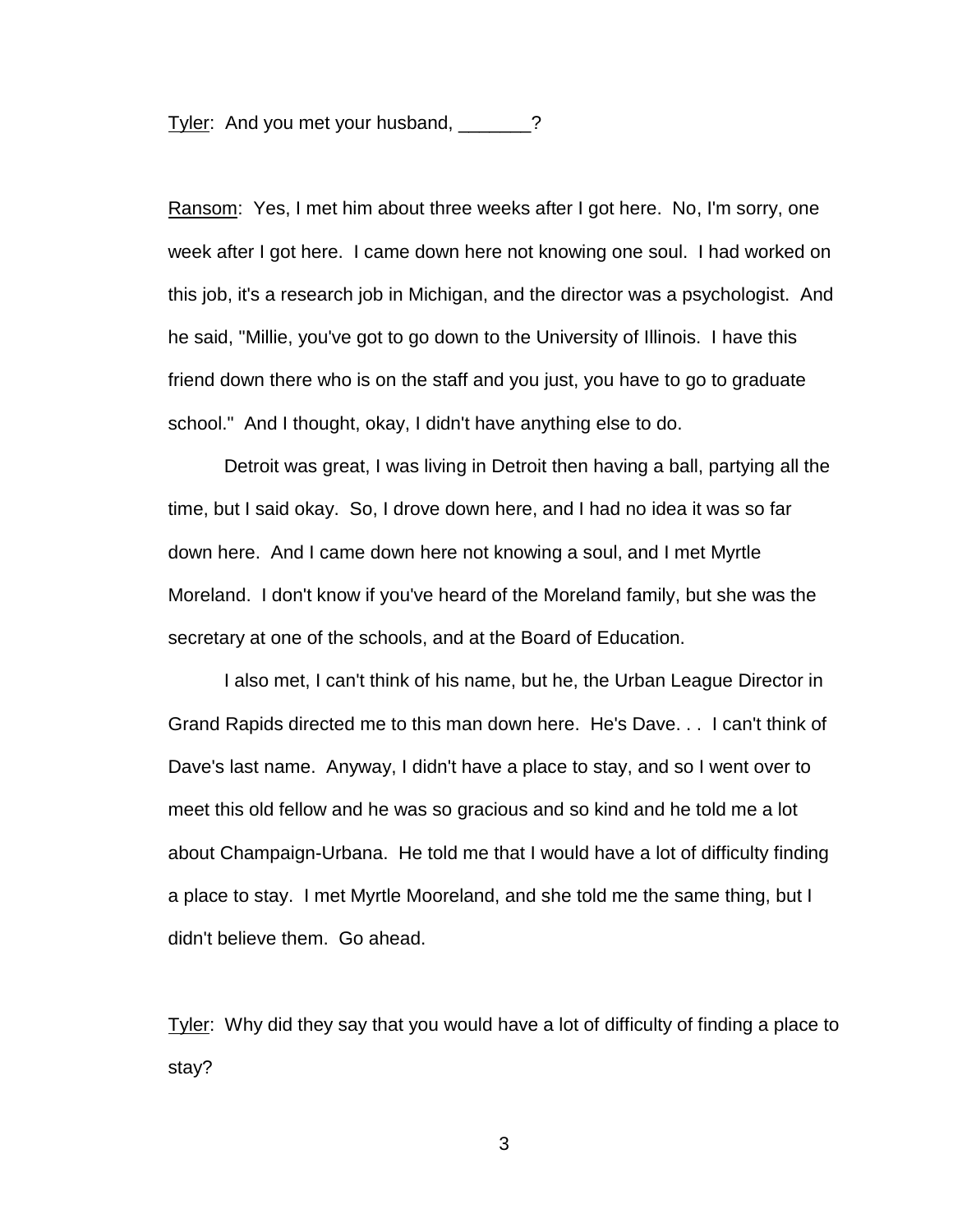Ransom: Because this was back in 1961, and black people were not allowed to live wherever they wanted in Champaign. There were only certain homes we could live in, and certain places we could live. And I was from Detroit where I"d had my own apartment, I was very independent and I didn't want to live in somebody else's home. I wanted to go out and find my own apartment and set up my own lifestyle, and they all warned me, you know, it"s going to be very hard. I found out. (Laughs.) I certainly found out. And Myrtle Moreland laughed and she said, "Well, honey, I'm glad you come on home." And she was able to find me an apartment.

That first week I met my husband. Oh, Myrtle Moreland had taken me out bowling and I met him. And that was in September, and we got married in June. We went to Boston for a year, because he was graduating as an engineer. We lived out there, and he decided that he wanted to come back to Champaign-Urbana to go to graduate school. We came back and except for the year or eight months we were in London, we've been here ever since.

Tyler: I want to talk about your education. You said you graduated from what high school?

Ransom: Baldwin High School up in Baldwin, Michigan. It's a little town that nobody's ever heard of. (Laughs.)

Tyler: I haven't heard of it. Let me see, and then you went to college?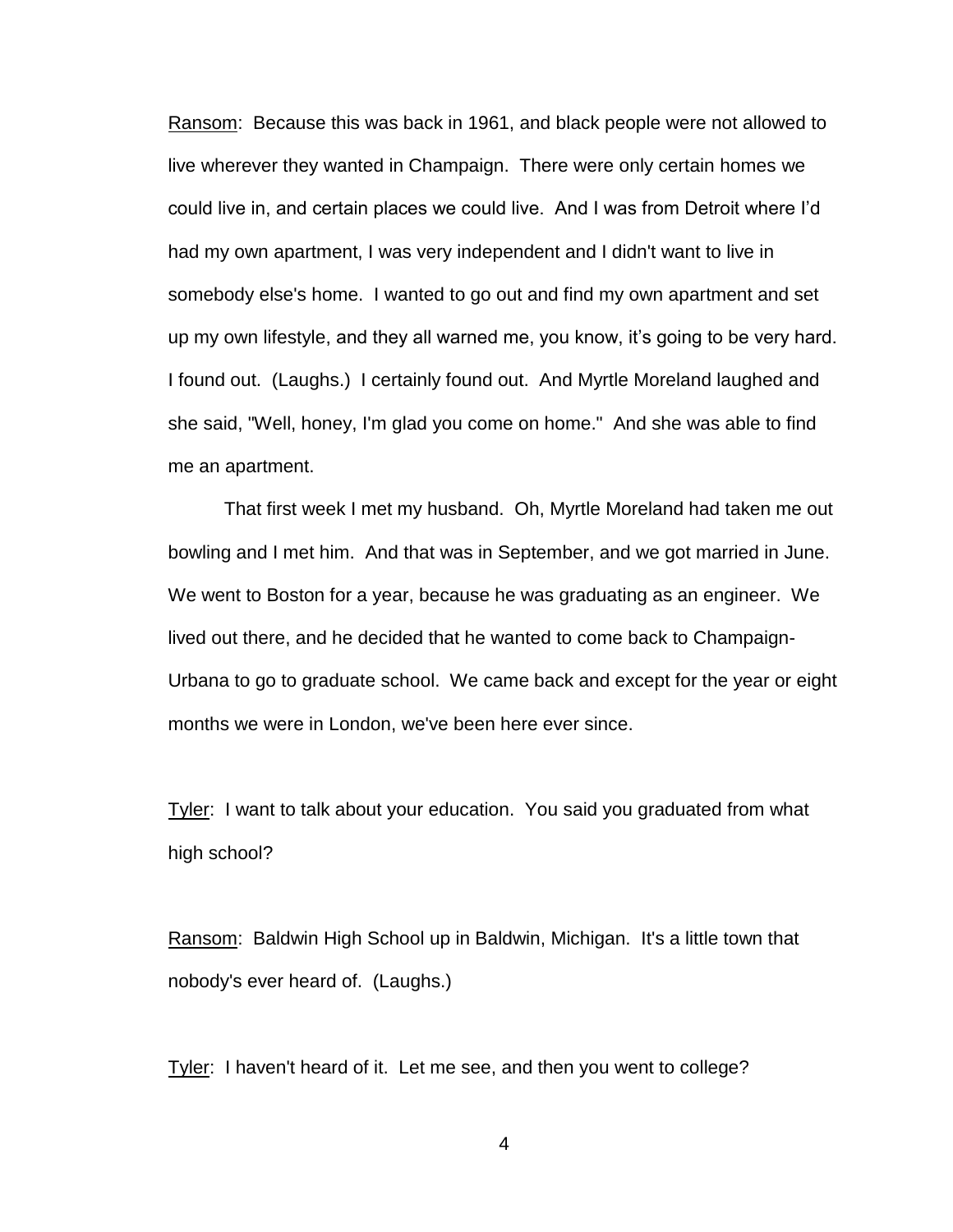Ransom: I went two years to Grand Rapids Junior College, then I went to Eastern Michigan University in Ypsilanti. And then, I started taking grad courses, you know, in the evening, one from the University of Michigan, and one from Eastern Michigan, you know how you do in the evening.

Tyler: What was your major?

Ransom: Special education, emotionally disturbed, and mentally handicapped. And I didn't finish it there because the job ended, so I came here to go to graduate school. I'm trying to think . . . it's been so long. My masters was in special ed., I think. Yes, it was, and then I did advanced degree work in school psychology until I got that, until I got certified. And then I went back and did all of my doctoral work in ed. administration. Okay? (Laughs.)

Tyler: That's a lot of education.

Ransom: Yes, it is, but it's in the past now and I just kind of, you know, you forget about it. You don't forget the training, but you forget all the hard work that was involved.

Tyler: You know, going to school and trying to get a lot of education, especially back in them times, you know, being black, could you tell us about you know how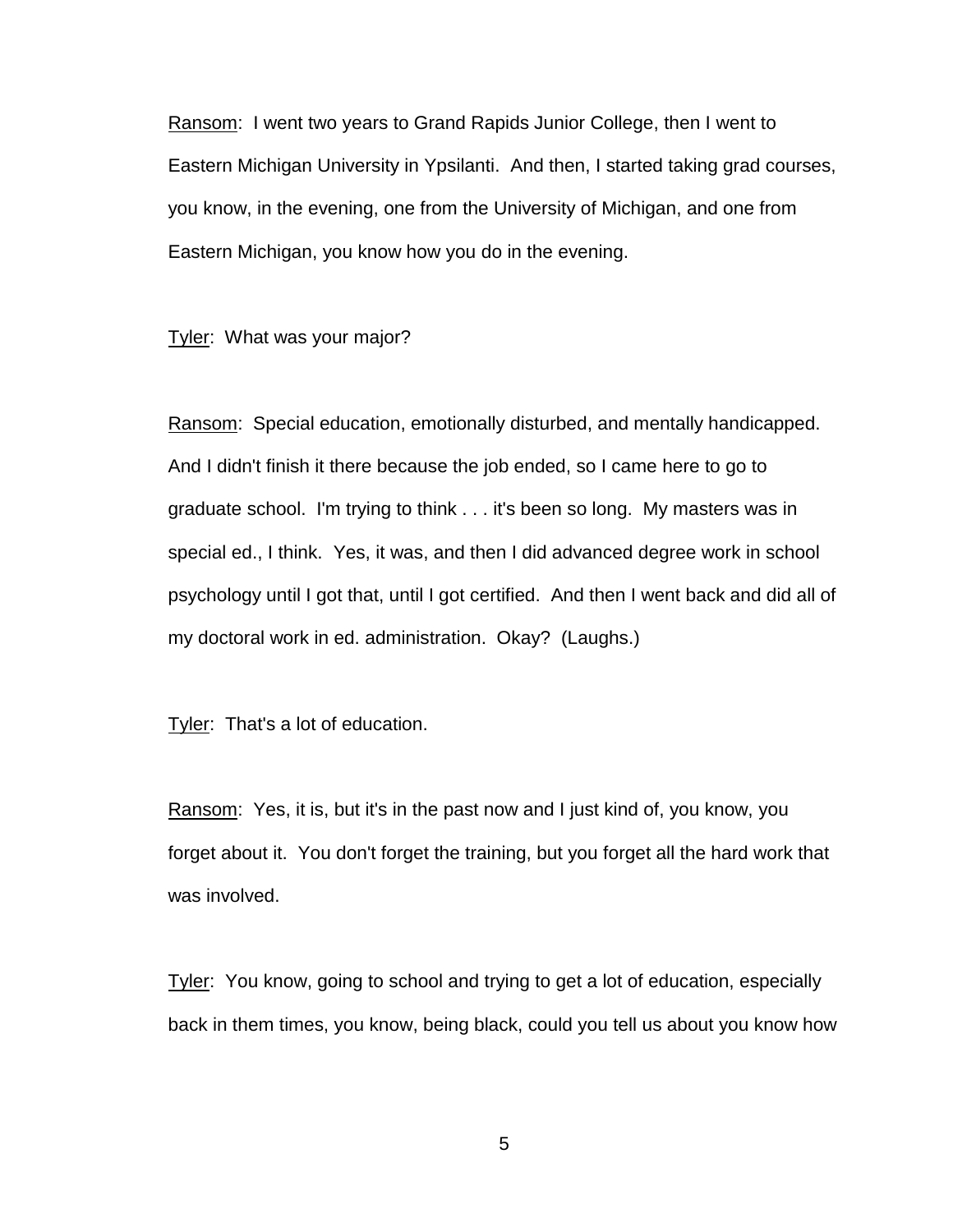hard was your classes, you know, was it hard and how your teachers treated you?

Ransom: I never had any trouble because of my color, at least none that I was aware of. In graduate school toward when I was in the doctoral program, I had difficulty because I was a woman. And being in ed. administration I can remember one class I was in, there were twenty men, and I was the only woman. And one of my teachers or advisors did not particularly think that a woman should be in ed. administration – at least not in those days – and I think that was where I really had the trouble. He would write something one way, and tell me something different. And then when I would go to the files or somebody else who was more in my corner would look at it, they would say, "Oh, you say one thing but that"s not what he wrote down." And so, I was able to find out that there were some discrepancies. I changed advisors and things worked out a lot easier.

**Tyler:** During the civil rights movement with Martin Luther King were you in school at that time?

Ransom: Let's see, that was back in the early sixties, the middle sixties. Yes, I was in school during that time. I think I was, 1964 or 1965, somewhere around there, I was finishing up my masters. We had bought our first home, and I think I was doing my internship as a school psychologist. Yes, I was in school.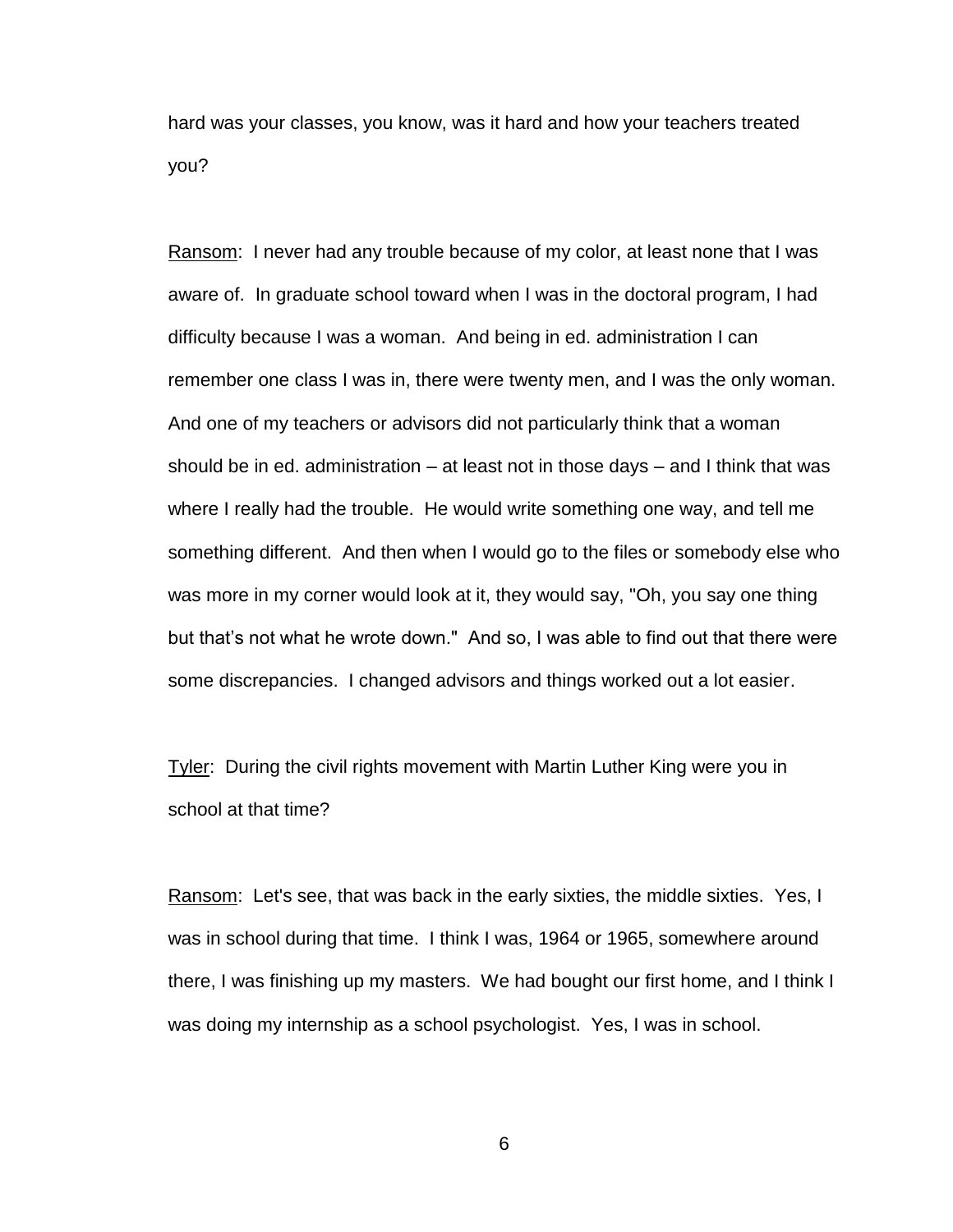Tyler: Did you have any setbacks because of the civil rights movement?

Ransom: No, no. We had some interesting times at our house, because my husband was on the faculty then, and a lot of the black students had come for the first time. Do you know Dean Shelly, either one of you, Clarence Shelly?

Roundtree: I've heard of him. His wife's Dorothy Vickers Shelly?

Ransom: Yes, they came about that time, "67, "68, because the university said "Ah, ha, we have a commitment. We're going to recruit black students." And Dean Shelly came and they brought in all of these students 700 or 800 of them and that was our first taste of students rebelling. And my husband was on the faculty and we used to have meetings at our house, different black faculty members would have meetings to discuss how they could help the students get along better in school and things like that. But some of the students didn't understand it and they would get mad with the black faculty so they would march on black faculty members and all. It got to be wild, very wild. And then some of the gangs in the North End got mad with some of the students sometimes when their parties didn't always click. Some of the students would say, "You know, hey you know, it's okay, but don't come into this party." And some of the fellas would get really mad and they would set up fights. It wasn't too pleasant all the time. It was the gangs more than anything. I don't know if the gangs are still in existence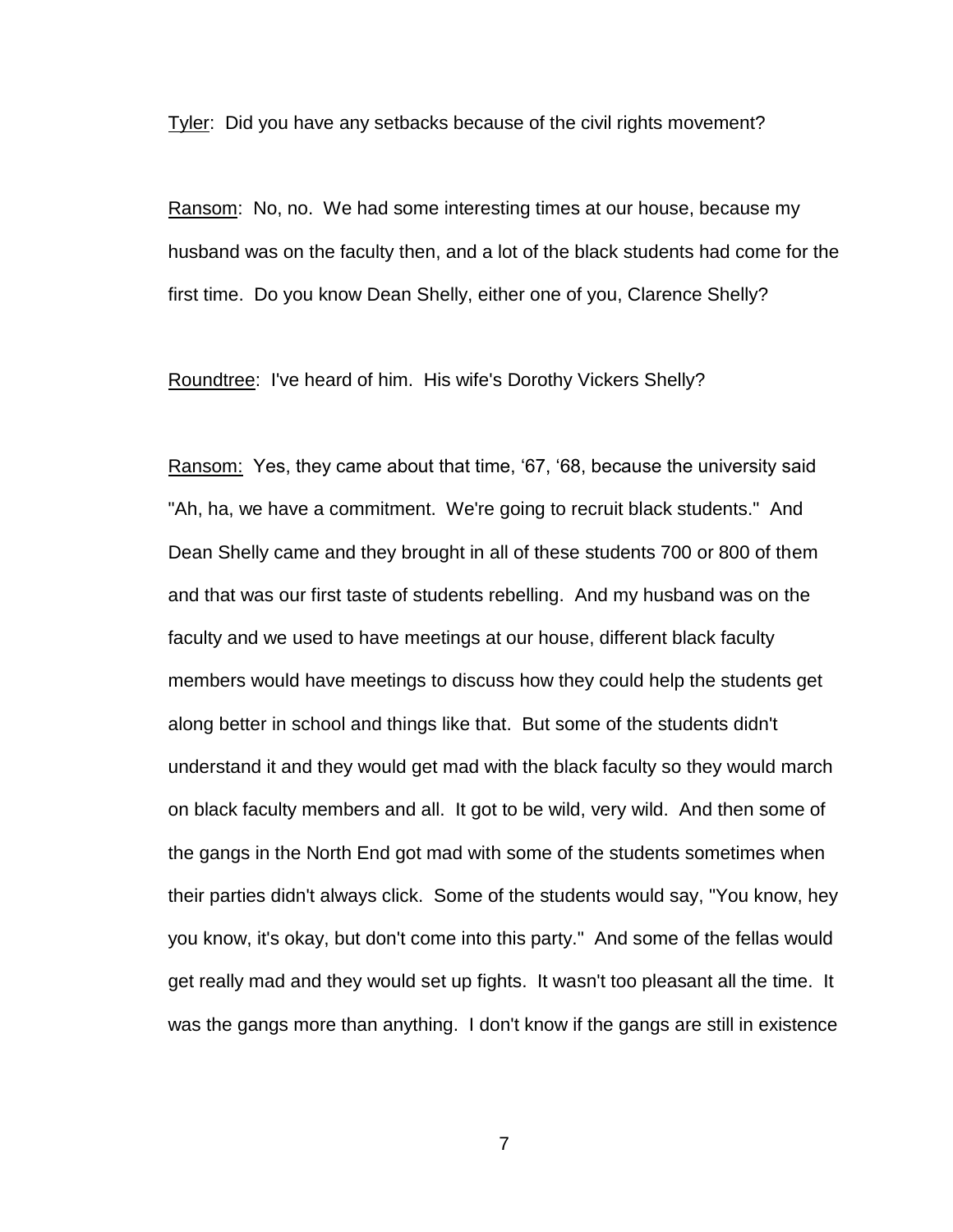here in Champaign-Urbana. There was a time when they were very strong. I think you all were too young to know about them.

Roundtree: I remember some of them when I was younger at King Park they had gangs and they'd come around then and start fighting and shooting and everybody would start running. I remember things like that.

Ransom: Right, right. I can remember my hairdresser just getting so mad. Most of the people in town would get mad when the gangs would start acting up, because then the police would just come all around and people weren't free to go up and down the streets and couldn't go out at night, it was pretty bad.

Tyler: So after you earned your masters there was an internship?

Ransom: After I got my masters, that was in special ed, then I had to go back and get some additional training in school psychology. And that took about another year and then I had to do a whole year"s internship. I had to work full time as a school psychologist under supervision, reduced pay, to prove that I could do the work.

Tyler: At what school district?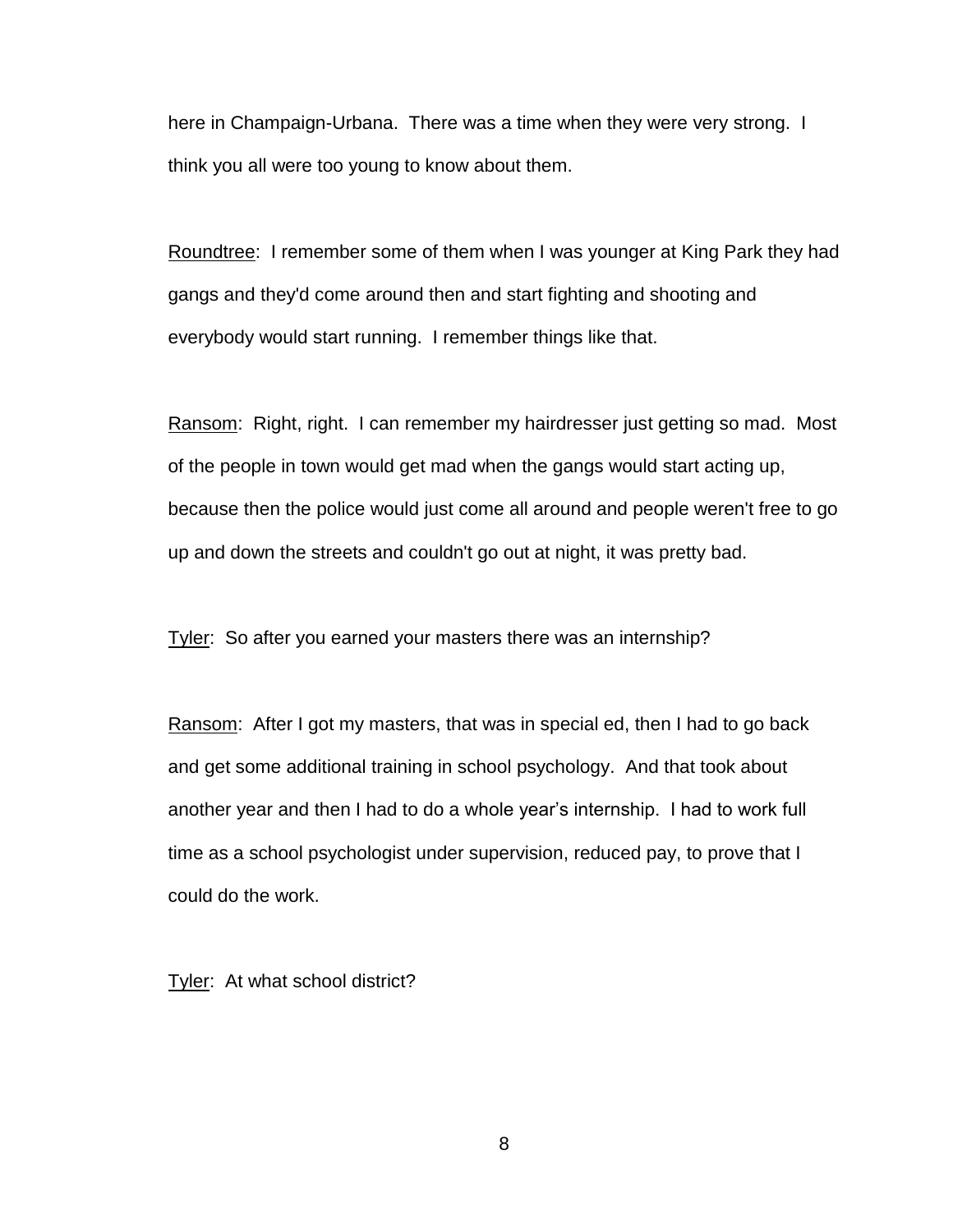Ransom: Urbana.

Tyler: What school did you work at?

Ransom: Let's see, I think I... That's when I was going to all the schools. And I was also pregnant with Trisha, my first child.

Tyler: After your internship what other job?

Ransom: Then I became a school psychologist, and I worked part time then, because by then Trisha was born and I didn't want to work full time with a little baby. And so I worked as a school psychologist until I became principal at Webber School.

Tyler: Can you tell us about any outstanding things that happened at Webber while you were principal?

Ransom: Nothing outstanding, except that I think that it was a fantastic school. We started a new program there that had never been started before anyplace, and that was, we took in extremely handicaps, severely handicapped children into the public schools. Heretofore they'd been in institutions, in church basements, church programs, private schools and the thought was they can come to public schools, so they came in wheelchairs, they came crawling. They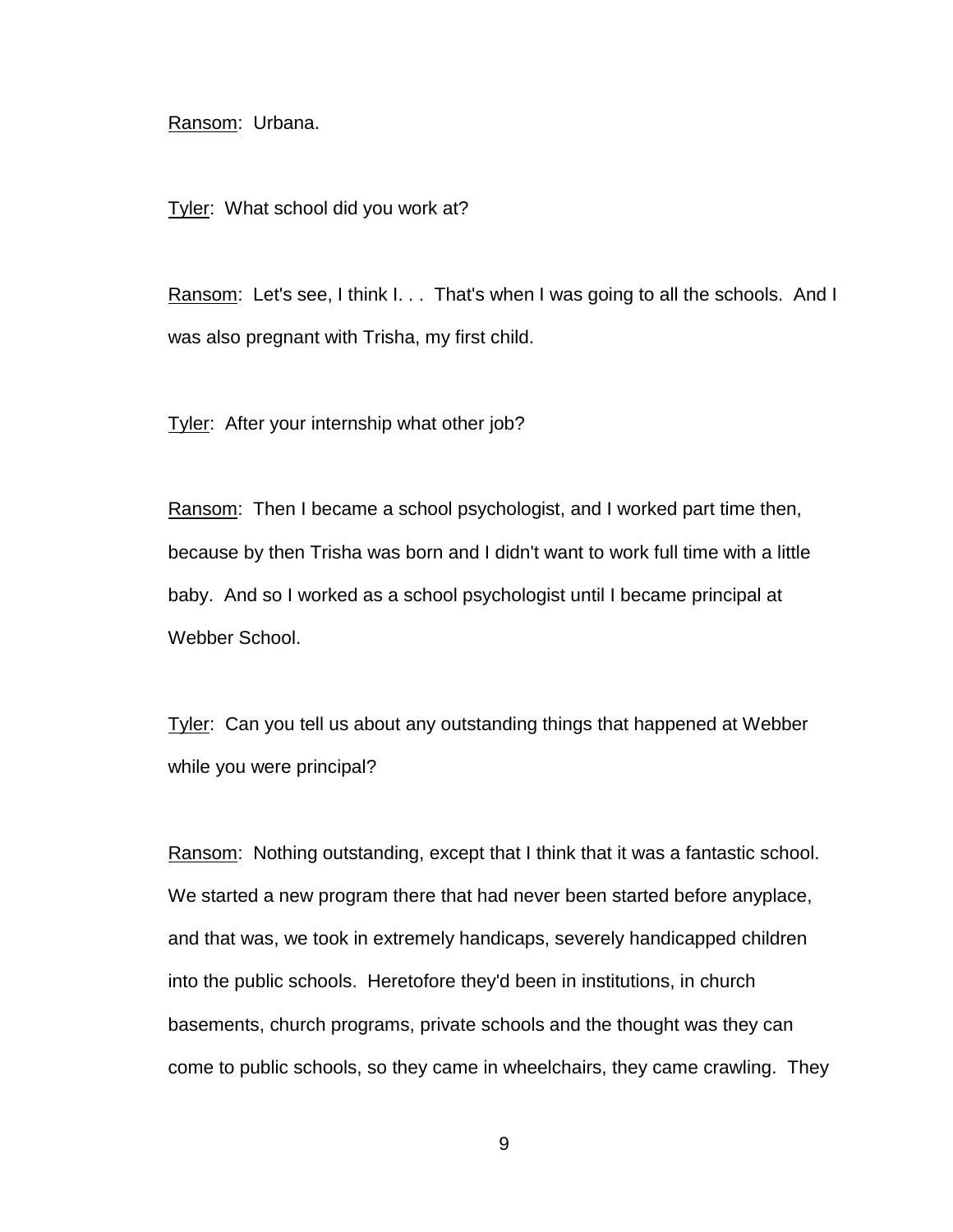came, a 21-year-older who couldn't speak, just all kinds of ways into the public school, five classrooms and we integrated them into the school. They went to lunch with the other kids, they went on to recess. We had assemblies together and it proved to this community as well as to the state and now it's an international program that it could be done. It was just a fantastic experience. The program is now at Prairie and they also have a class at Urbana Junior High.

Roundtree: My sister was telling me something about that. She goes to Urbana Junior High School, telling about kids that have multiple sclerosis and stuff.

Ransom: That's right. Oh, and those were some fun times because these kids had never been in public school before, some of their teachers had never taught in public schools and most of the teachers at Webber had taught in the public schools for a very long time and so we were bringing them all together. Plus some of these non-handicapped kids had never been around handicapped kids before, and to see kids in wheelchairs or to see a child having an epileptic seizure. They didn't know how to handle it at first but within I'd say a month or two months, it was fantastic to see the non-handicapped kids helping their handicapped friends and they would get mad. "That's my friend." It really worked – good experience.

Tyler: So after Webber closed, what year did Webber close?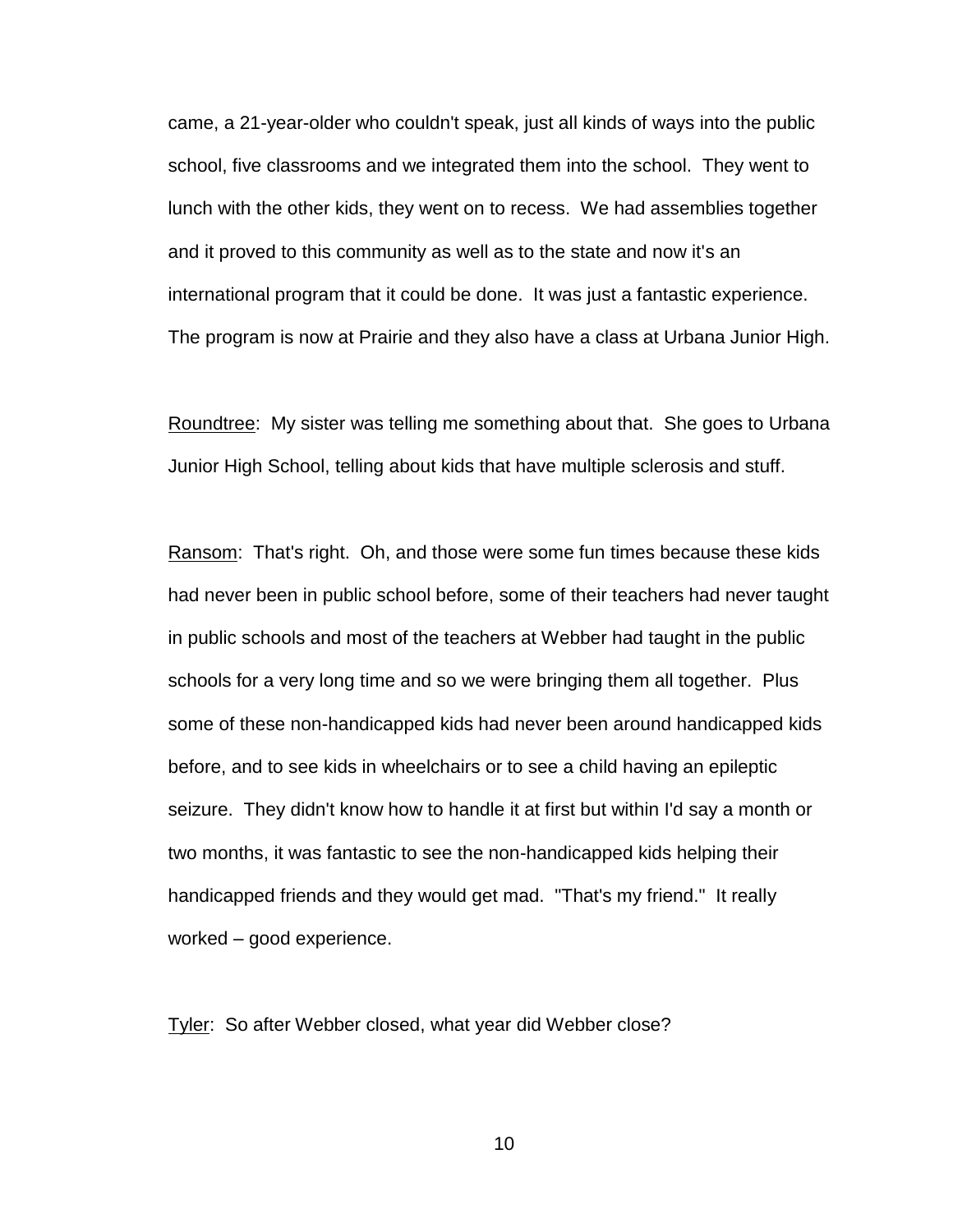Ransom: I don't know. When you get older, the dates run together. I think it was in 1980, I think, or maybe it was 1979. I'm not sure.

Tyler: You weren't principal when it closed, were you?

Ransom: Yes.

Tyler: You were principal when it closed.

Ransom: I lost my job.

Tyler: So, where did you go after that?

Ransom: They placed me as a school psychologist again. And so I worked for two years, this time at King and at Leal. And Margaret Dees, who was then principal at Yankee Ridge, said she was going to retire and I was named as principal at Yankee Ridge.

Tyler: (Laughs.) That's a lot of history of jobs.

Ransom: (Laughs.) I've been working a very long time.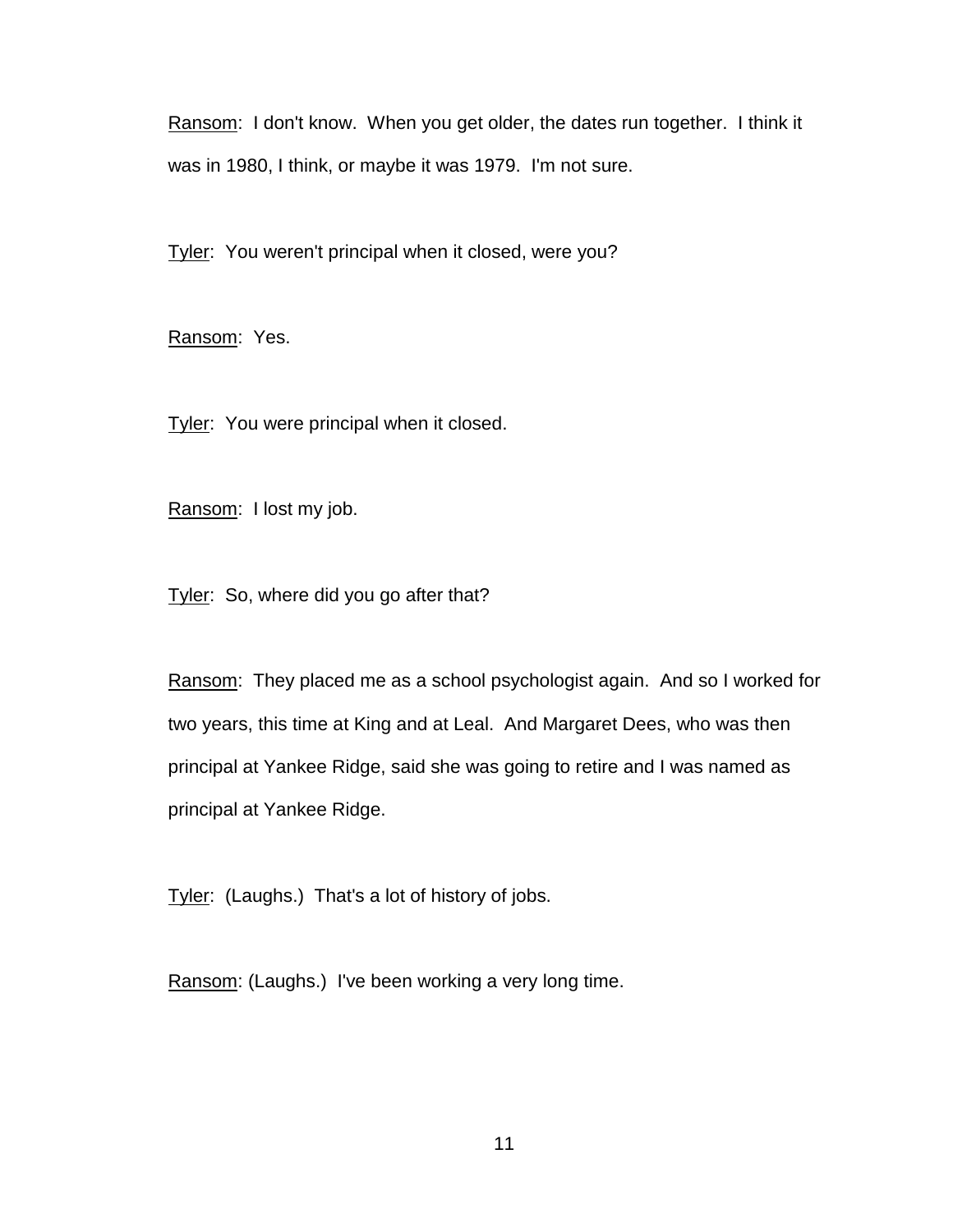Roundtree: What day were you born?

Ransom: Was I born? June  $20<sup>th</sup>$ . You don't need the year do you?

Roundtree: Yes.

Ransom: No, my, I always tell my birthday because other people tell it anyway. 1937.

Tyler: I was going to say, I guess my mother's age.

Ransom: Oh, no. (Laughs.) I always tell it.

Tyler: I'd like to talk a little bit about the community, Champaign-Urbana. Since you've been here, what kind of changes has the community been through?

Ransom: So many, in so many different ways. I think it was so gradual that I perhaps wasn't aware of it until it happened. I think for me, one of the things that I've noticed, because I'm black, is the change in living conditions for black people, the way we're treated, the open access that we have to things. It's not perfect, but right now it's so much better than when I came in 1961. When I first came here in 1961, I was ready to pack my car up and leave, go back to Detroit. I had never seen prejudice as open as I saw it here. It's still here, but it's gone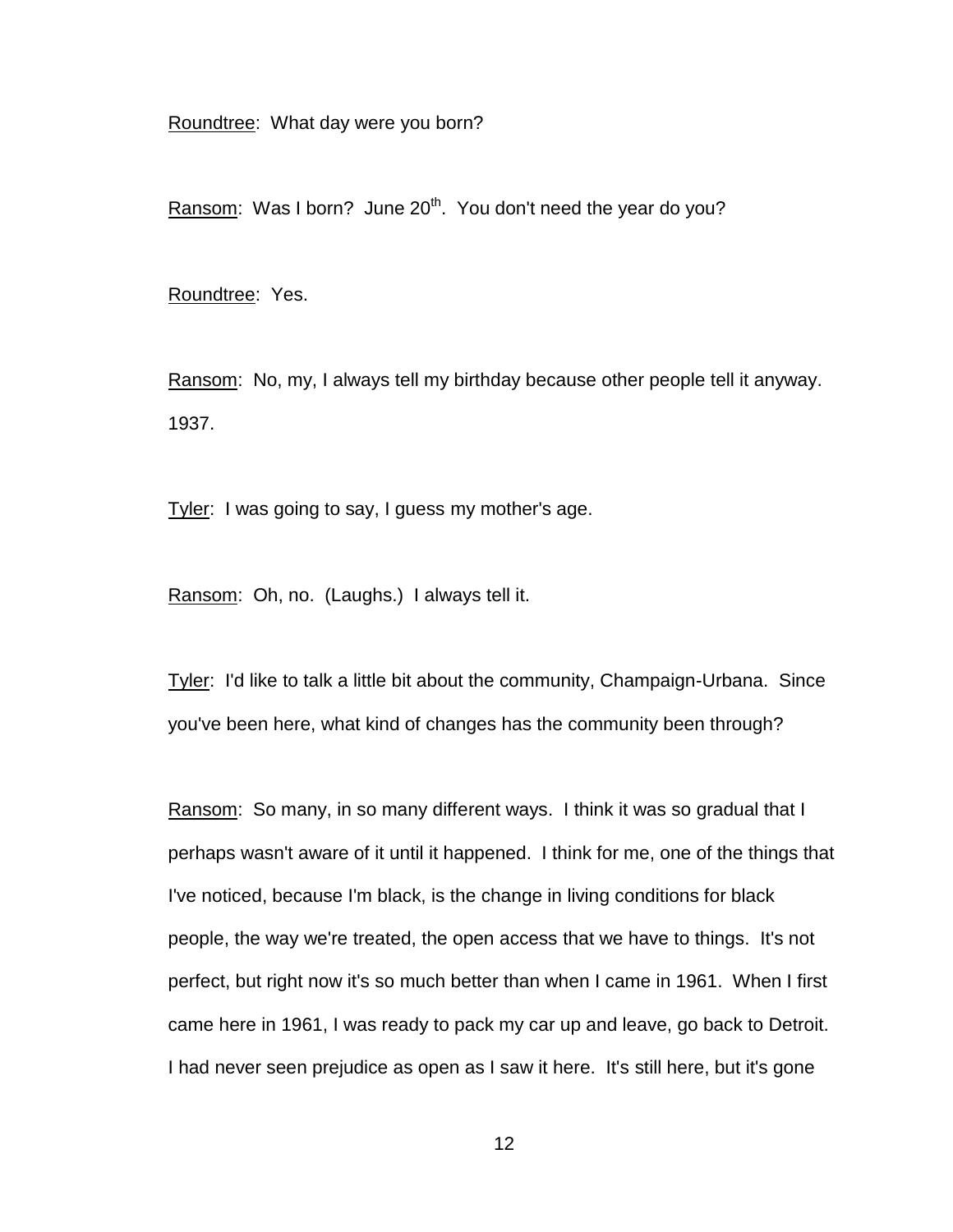underground a little bit more. When I first came here in 1961, my principal, you know because they recruited me, they wanted me to come here, he said, "Don't worry about a place to stay." He said, "Right across the street from the school, there's a lady who has apartments. I'll take you over and introduce you. You'll get a place to stay." And sure enough, he took me over there and the lady was nice, shook my hand and he said, "Now, you'll get Mrs.," I was Miss then, "You'll get her all set up." "Oh, yes dear. Come back at 3 o'clock." So I went on and did a few things and I came back at 3 o'clock and when I got back at 3 o"clock, she said, "You're colored, aren't you?" She was so smooth. And I said, "Yes." I said, "I'm a Negro." That's what we used in those days, and she said, "Well, I have a Chinese fellow living here and he wouldn't want to live with you." And I was a bit taken aback, so she would not let me rent that apartment. Now my principal had thought he had it all set up.

When we first went to look for our first house, my husband and I in 1965, they would not show us any homes unless they were repossessed homes in certain areas, like across from Kraft. There were two or three repossessed homes there where walls had been kicked in, fixtures dangling, just a mess, realtors would not show us any other homes. We had one friend, she's a white realtor, who didn't believe in that. They had started a group called C.C.I., and she showed us several homes and all the other realtors in town blacklisted her. Would not let her show some of their homes. That's done with now. You know, if you have the money in Champaign-Urbana, you can almost buy any home you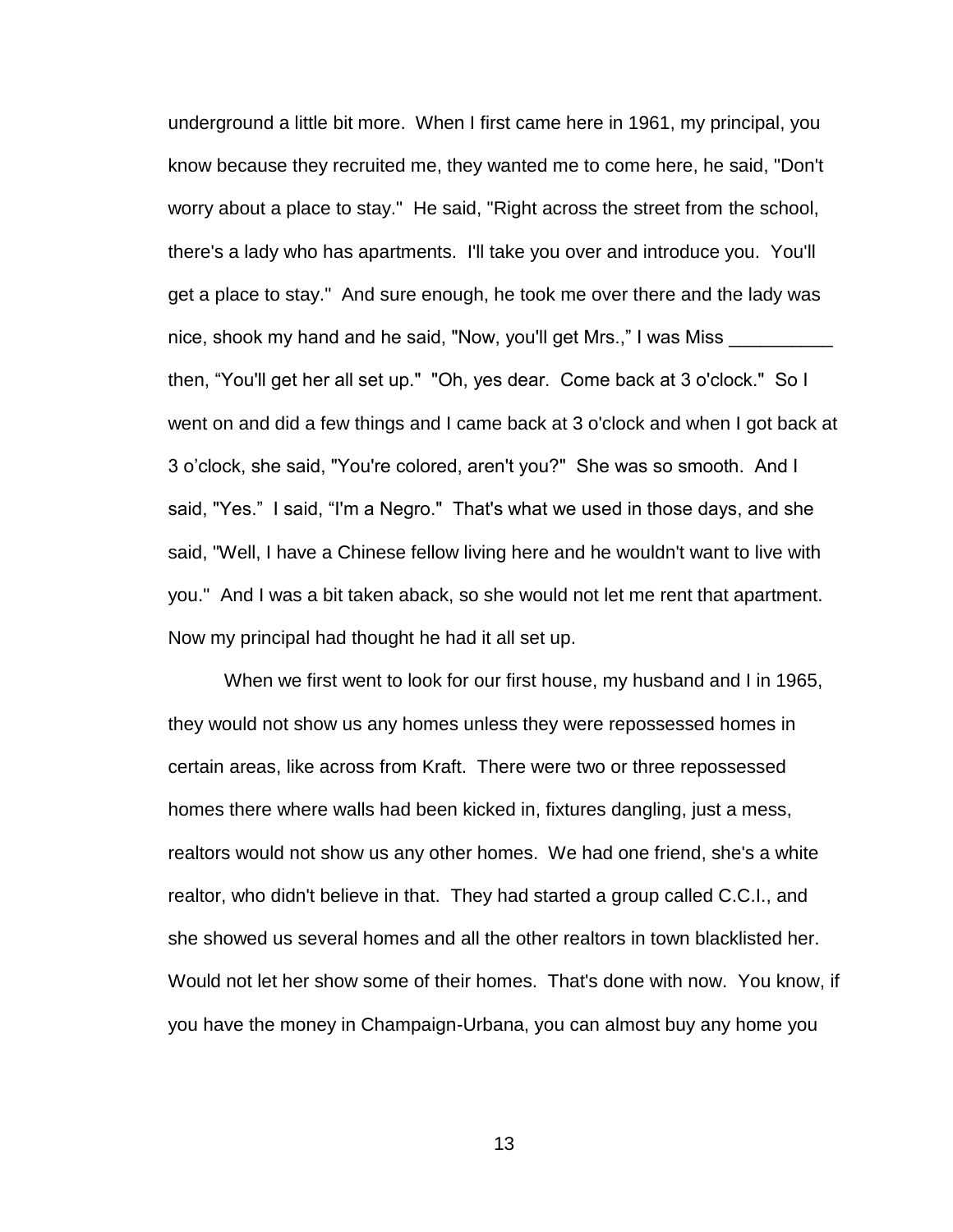want. And realtors will show you homes. Back then they would not. That's one of the major changes.

Also, in employment, when we first came here to town, we didn't see black people working anywhere. You just didn't work, but now you can go into banks and see black people working, you can go into department stores, you can go into restaurants, so the employment picture has improved. I think another area that's improved is the university seeks or gets involved in the black community more. When I first came here, there was just a difference. The university didn't get involved, I'm talking about the white university, they didn't go out and seek blacks trying to come into the university, trying to get blacks involved, trying to spread history, there was none of that then. That's all about the black part. Is there any other part that you want to know? Those are the things that strike me the most.

Tyler: How about some of the things, your involvement in the community? Any organizations or anything?

Ransom: Oh my. Yeah. (Laughs.) I'm not involved right now, but over the years I have been. Let's see, I was on the Champaign Human Relations Commission. We were a part of C.C.I. before it closed down. C.C.I. was that group many, many years ago that tried to get open housing for black people. I always paid my dues to Urban League. I haven't been very active, but I"ve always paid dues, gone to a few meetings, and I've done the usual things with the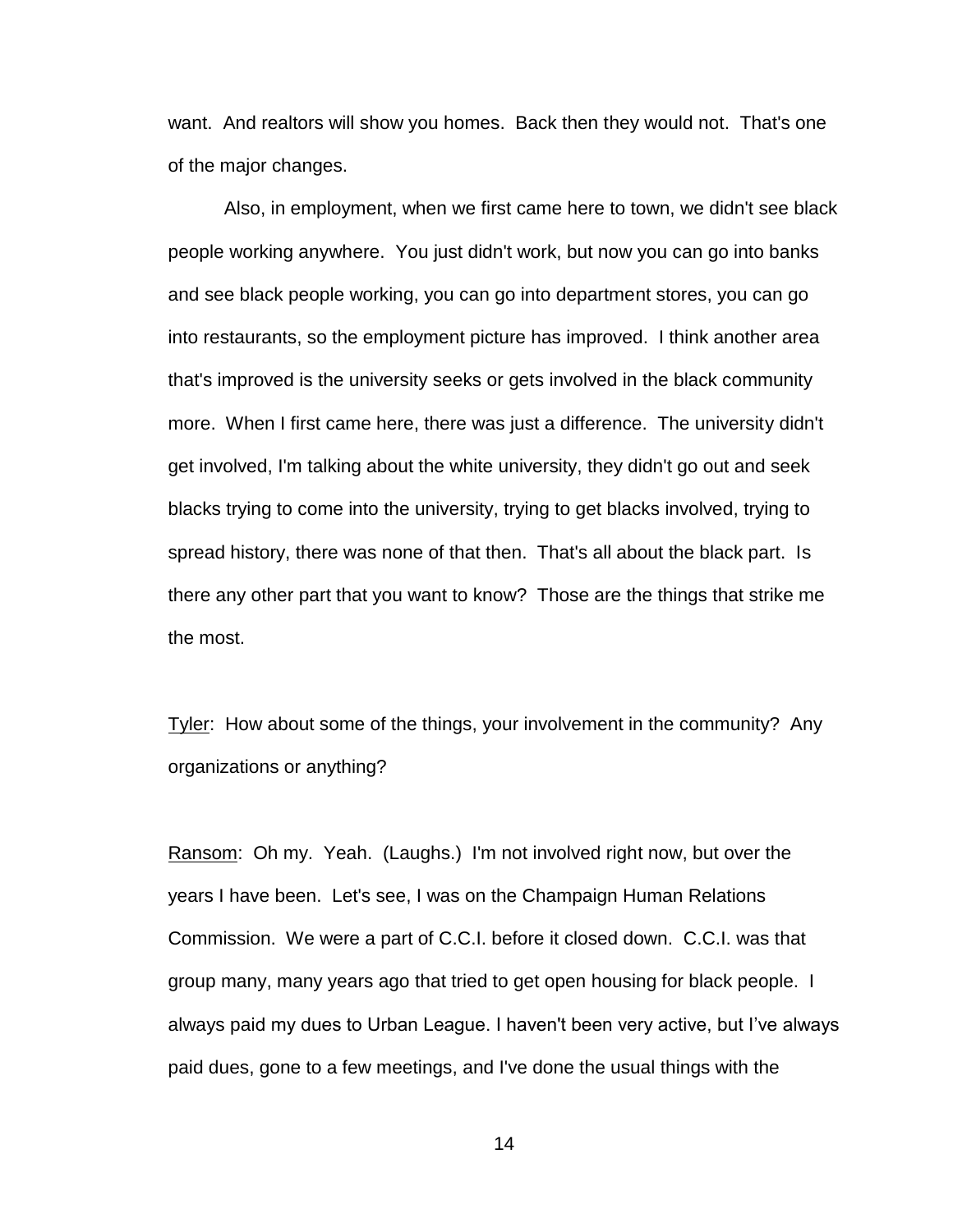children, Brownies. My professional organizations. There was something else, oh, room mother at the school, those kinds of things, P.T.A., vice-president along with my husband, and then as I said, my professional organizations. And years ago, when we first came we started a Black Social Club because we needed some social life, so we've been involved in that.

Tyler: Is it still going?

Ransom: Yeah, it's called the Saturday Nighters. It's quite old now, 18 or 19 years old by now.

Roundtree: What kinds of things do you do in this club?

Ransom: Oh, it's purely social. (Laughs.) That's all, that's the only purpose, yeah. We all were involved in other things, ah I said the Urban League and C.C.I. We all had our other civic groups so this was just to get together, let our hair down and have fun.

Tyler: Any other questions?

Roundtree: How do you like being principal? What kind of things have you encountered with the kids?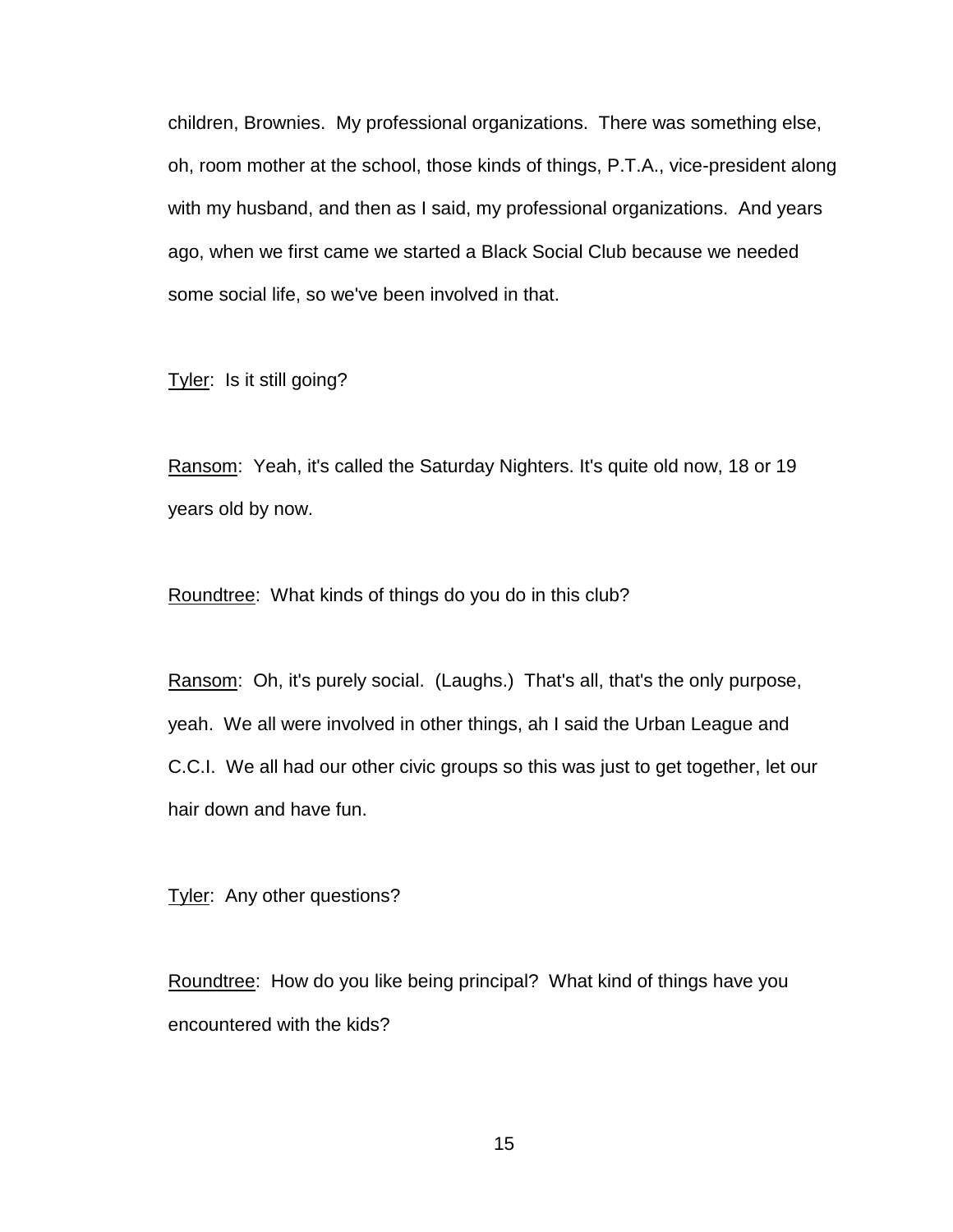Ransom: (Laughs.) The kids are fine. It's really no hassle. Kids have their problems, they get into trouble. I like discipline and I like well-disciplined children and being a principal I like discipline cases to come to the office because as surely as I discipline a child one day, within the next two or three days I'll find an opportunity to turn it around. You know, if I have to really rack some kid up for something, within two or three days there'll be a paper that he's done right or he'll do something, or she'll do something very nice so we have a chance to have a positive relationship. Kids are just fine. They"re bright, eager, capable kids. We have our medium kids and we have our slow kids and we just try to do the best with all of them.

Roundtree: Do you have anything you can offer us or black young kids growing up?

Ransom: Being an educator, you know what I'm going to say. (Laughs.) Go to school, work hard, study hard, and don't get discouraged no matter what happens, just have to keep working away. I think if I could say anything, it's not to use cop-outs. I get so mad when the black kids come in to me and say "soand-so is prejudice, so-and-so is mean to me." That may very well be, but it happened to me, it happened to my folks, it's going to happen to their kids, so what? You know when you grow up and you go to work somebody is always going to be mean to you but how do you handle it? If I run in there and handle it for you fine, it'll take care of it for the moment, but you aren't learning to handle it.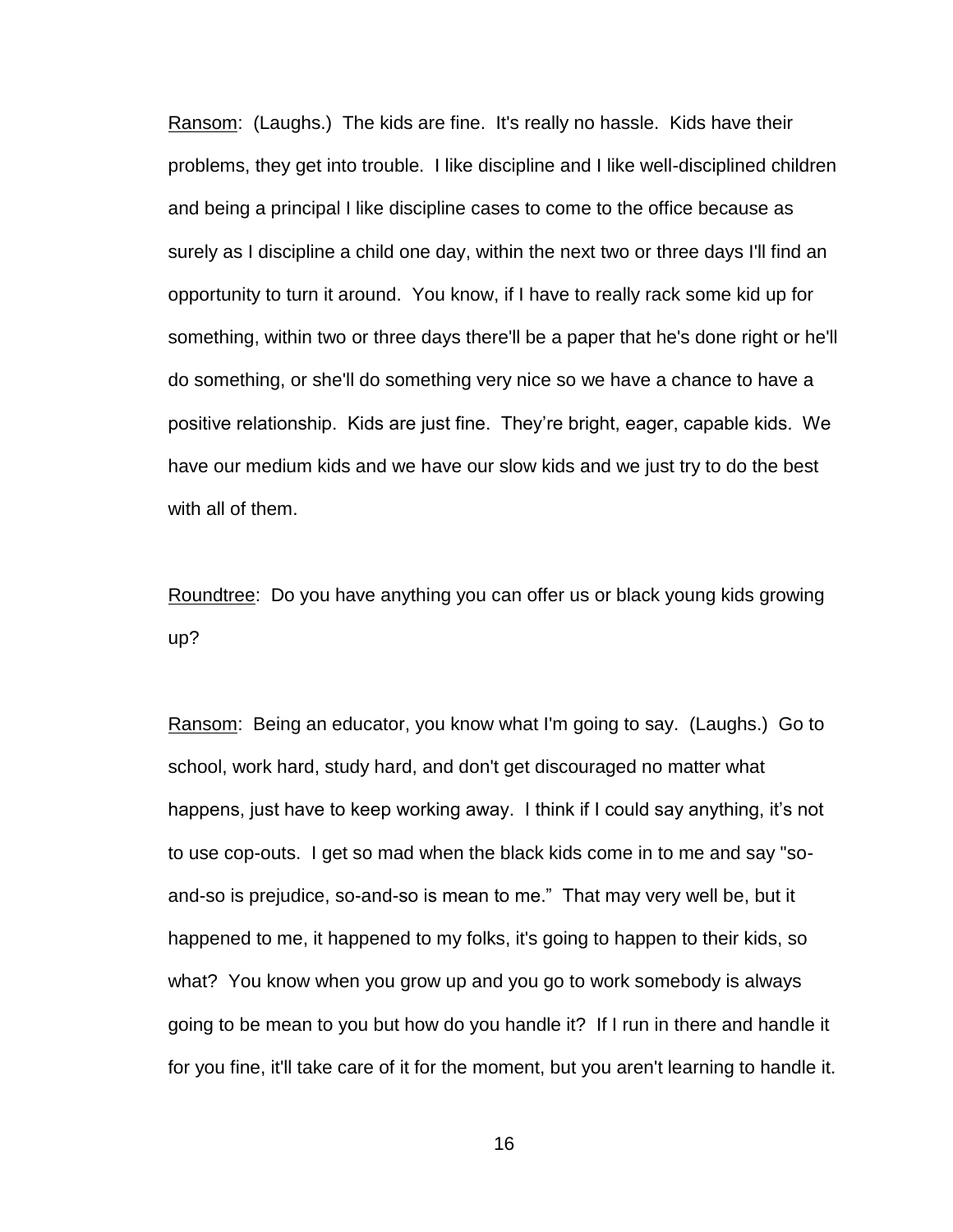I think kids should never use those cop-outs. If a person is prejudiced or mean, just work a little harder you know try to rise above it. Because that person is going to only be with you one year, maybe six months, but if you have the skills to cope then you have skills that will take you beyond that person that will help you to achieve. I think that's what I'm trying to do with those kids you know as much as I can, teach them coping skills.

Tyler: You really helped them a lot.

Ransom: Now there was some people, you know, I know you know some people who are really on your case all the time, and sometimes you just want to scream. You know it gets to be too much. I've had it when I was in school and all, but you can't make those people go away. They have it. They are there. So what do you have to do? You have to try and work around them, rise above them whatever you need to do to get on with it. Don't, though, let them discourage you so much that you give up. Then you won't get anywhere. I feel that very strongly. I tell this to kids all the time.

Tyler: I'm curious what gave you the motivation to get all your education?

Ransom: I think as much as anything, my mother did. Well, the whole family always preached it. My father"s kind of laid back, if you get your education okay, if you don't okay, you know. He said, "You just go to work. You aren't going to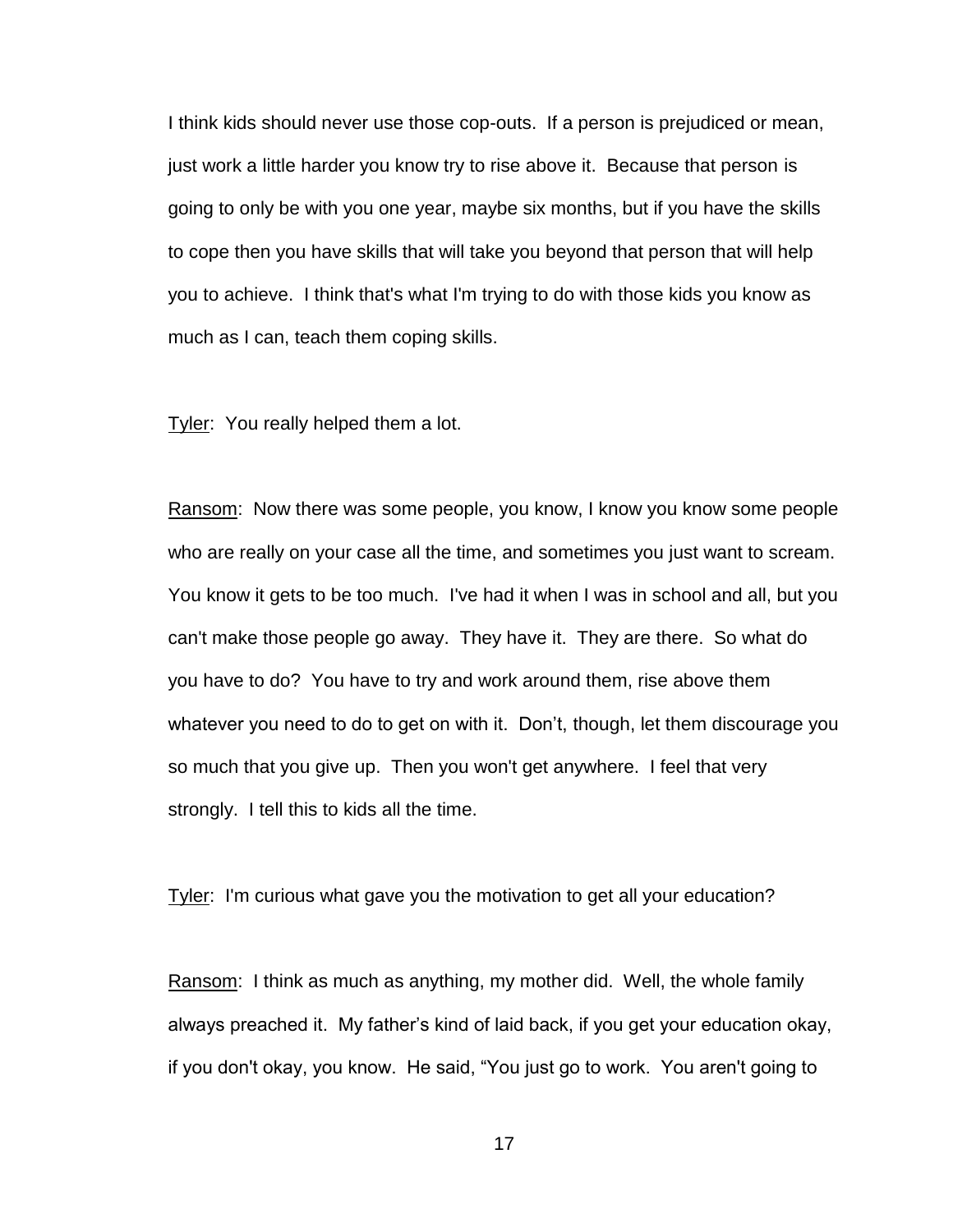stay here at home, you can go to work whatever you do." My mother kept preaching education, education, education. I think because she had wanted it and she didn't. She graduated from high school, she went to junior college in Chicago for a while and then when she got married and had us, she didn't and she didn't work. She now, after we were grown, she went back to school and got her bachelors and her masters and she taught school. But she's the one who preached it, day in and day out, go to school, go to school. And then when I graduated from high school, I said, "Okay, mother, I will go to school," and at first, you know, it was okay, but then I really got hooked on it.

Roundtree: The high school that you went to, was it predominately black or mixed?

Ransom: No, it was mainly white, because the town was white and then they brought in kids from all these outlying areas into the school. And because Idlewild was a black community, then they brought in a lot of the black kids to go to high school. There's not a lot of strong encouragement in high school, a lot of kids dropped out. You know, in those days, nobody went out to get them, if you were 14 and dropped out, okay. You know, no big deal.

Roundtree: So you had the urge to go on.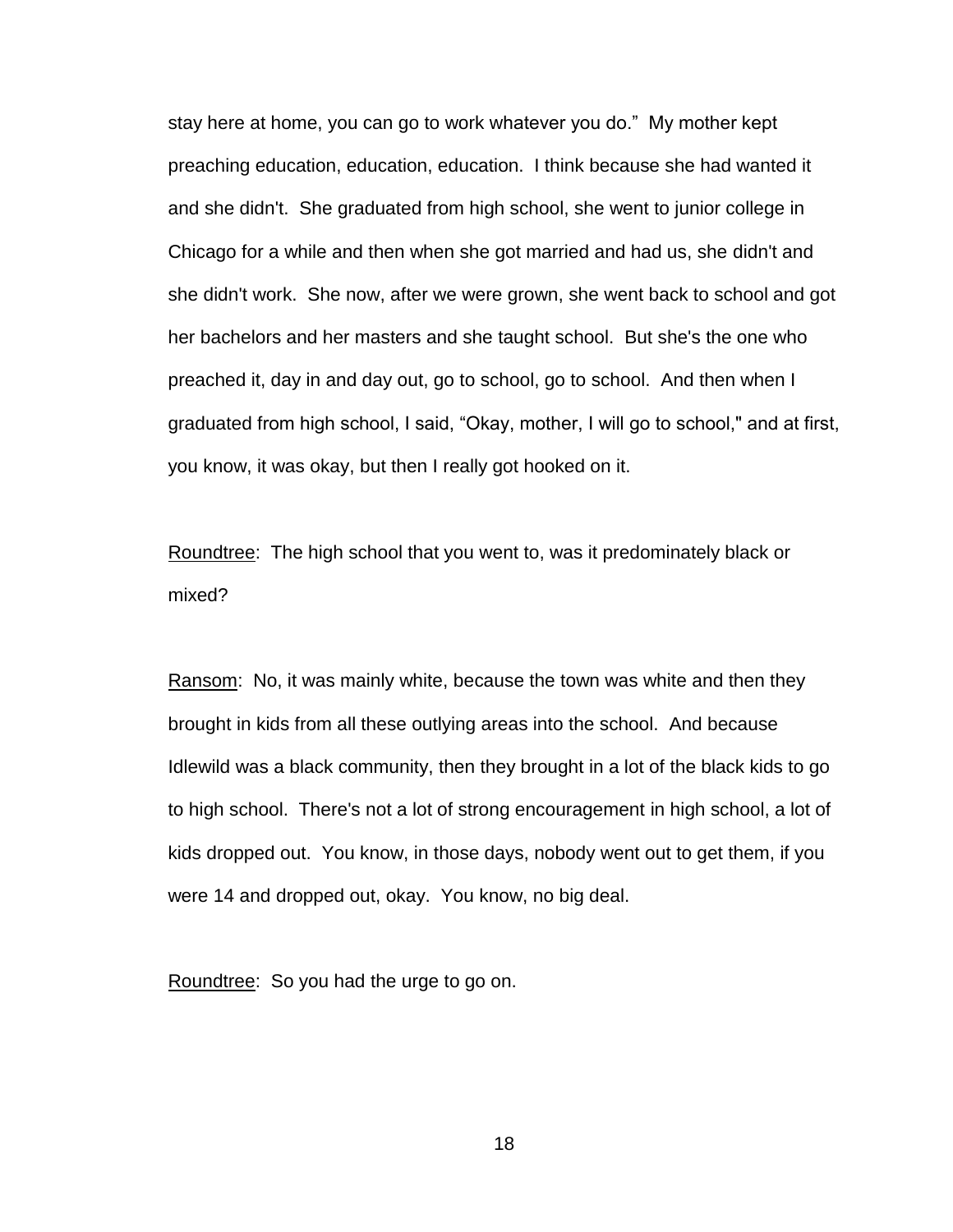Ransom: Yes. Well, my mother had that urge for me to go on. Right.

Roundtree: She urged you?

Ransom: Right, and my grandmother did, and my grandfather. As I said my father just said, "You're going to work. Either you go to work or you go to school, one or the other."

Tyler: You had said there wasn't much encouragement for the black children to go on and get an education?

Ransom: Not in my high school, no.

Tyler: How about in the Urbana School District today? Is there much encouragement?

Ransom: I think from individual people there are. I think of Henry Mears. I worked with him at the Junior High School and sometimes we would sit down and just pull our hair out, we wanted our kids, when I say our kids we wanted the black kids, to do well so badly we would just (sigh) we wished that we could, in some way do it, but you can't walk around and open little heads you know and pour in all this motivation. When Henry would see the kids walking through the hallway on their way to class without a pencil or a book, he would get mad and